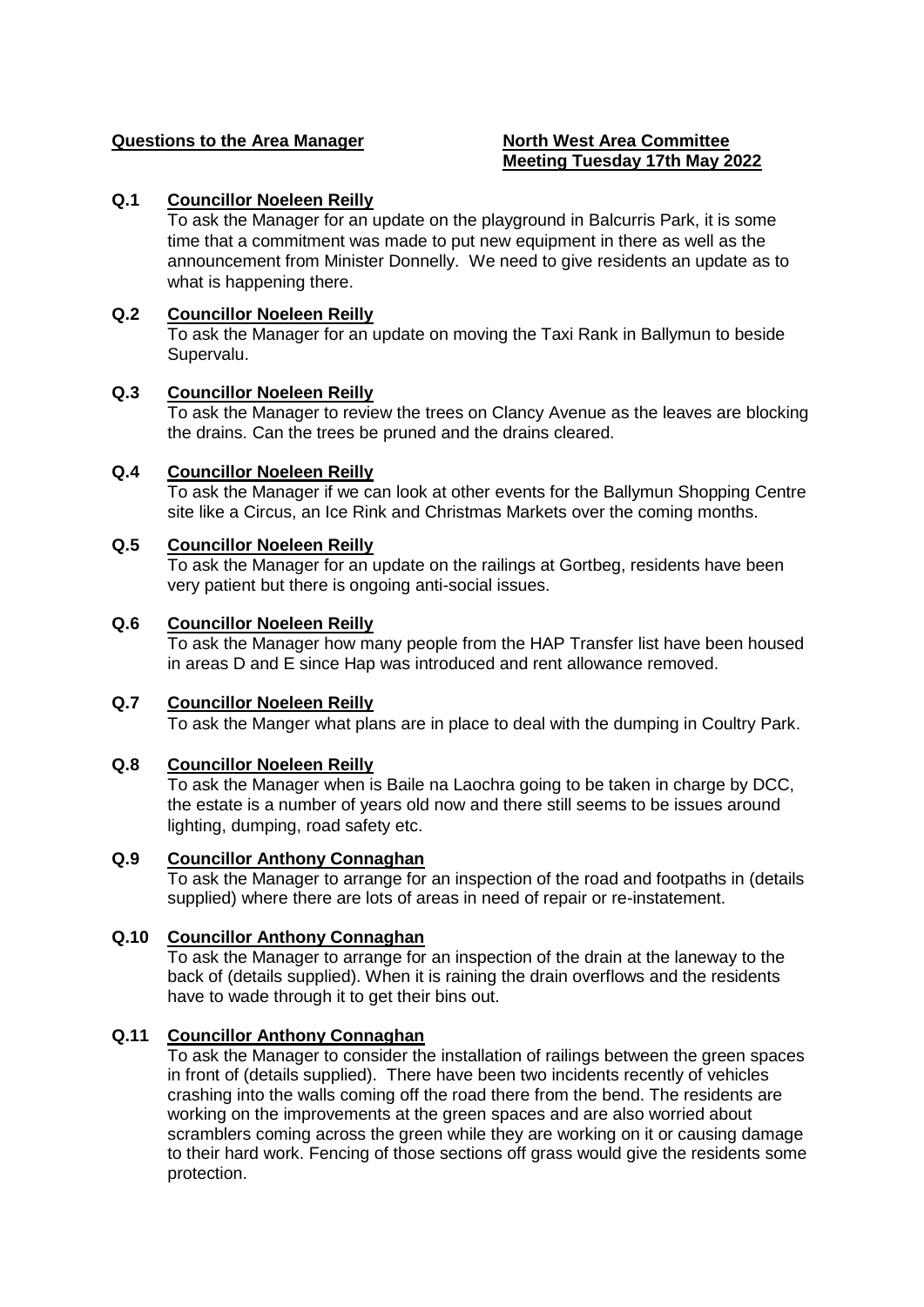## **Q.12 Councillor Anthony Connaghan**

To ask the Manager to arrange for the re-instatement of the path exiting (details supplied) where the weeds have grown over parts of the path, it is very uneven and in poor condition, especially for the elderly residents there.

## **Q.13 Councillor Anthony Connaghan**

To ask the Manager to consider installing double yellow lines and/or a bollard on the corner of (details supplied) Cars are parking on the corner there and the path is notably low allowing cars to park more easily. It is a danger for children playing there and also difficult for cars to get around that corner when cars are parked on the corner.

## **Q.14 Councillor Anthony Connaghan**

To ask the Manager to consider re-instating the wall at (details supplied) where the wall was previously reconfigured apparently for safety reasons but is actually causing more safety issues as the tenant's back gate is constantly blocked with parked cars and a van. The tenant's daughter has a very serious health condition and if they have to call an ambulance they usually arrive at the back gate. The tenant has also applied for an extension on medical grounds and the additional space to accommodate this would be helpful. There have also been incidents where robbed cars hide in that corner so it attracts anti-social behaviour.

## **Q.15 Councillor Anthony Connaghan**

To ask the Manager to consider providing a small pathway for the tenants at (details supplied). The grassy hill is too difficult for some of the older tenants to cross especially in the winter.

## **Q.16 Councillor Anthony Connaghan**

To ask the Manager to provide a report on the housing maintenance works carried out at (details supplied) to alleviate issues at the address. The resident has reported problems with floors, doors, kitchen presses, windows and shelter pulling away. Cracks have been widening also.

## **Q.17 Councillor Anthony Connaghan**

To ask the Manager to comment on the play facilities provided to the Hampton Wood area. Has planning conditions been met with regard to the provision of same. Can the Manager say whether Management Companies are legally allowed to block play facilities which were committed to by the Developer in the area.

## **Q.18 Councillor Anthony Connaghan**

To ask the Manager to arrange for the following at Mellows Park. (a) Concrete slab at Casement Road side to be removed or railed off to prevent people congregating. (b) A section of the park to be railed off to allow dogs off lead.

## **Q.19 Councillor Anthony Connaghan**

To ask the Manager to say whether or not (details supplied) was included in any surveys for insulation and if not can this be arranged and the address be added to the Insulation Scheme list.

## **Q.20 Councillor Keith Connolly**

To ask the Manager when the bench will be reinstalled at the bus stop outside the Abbey Tavern on Barry Road.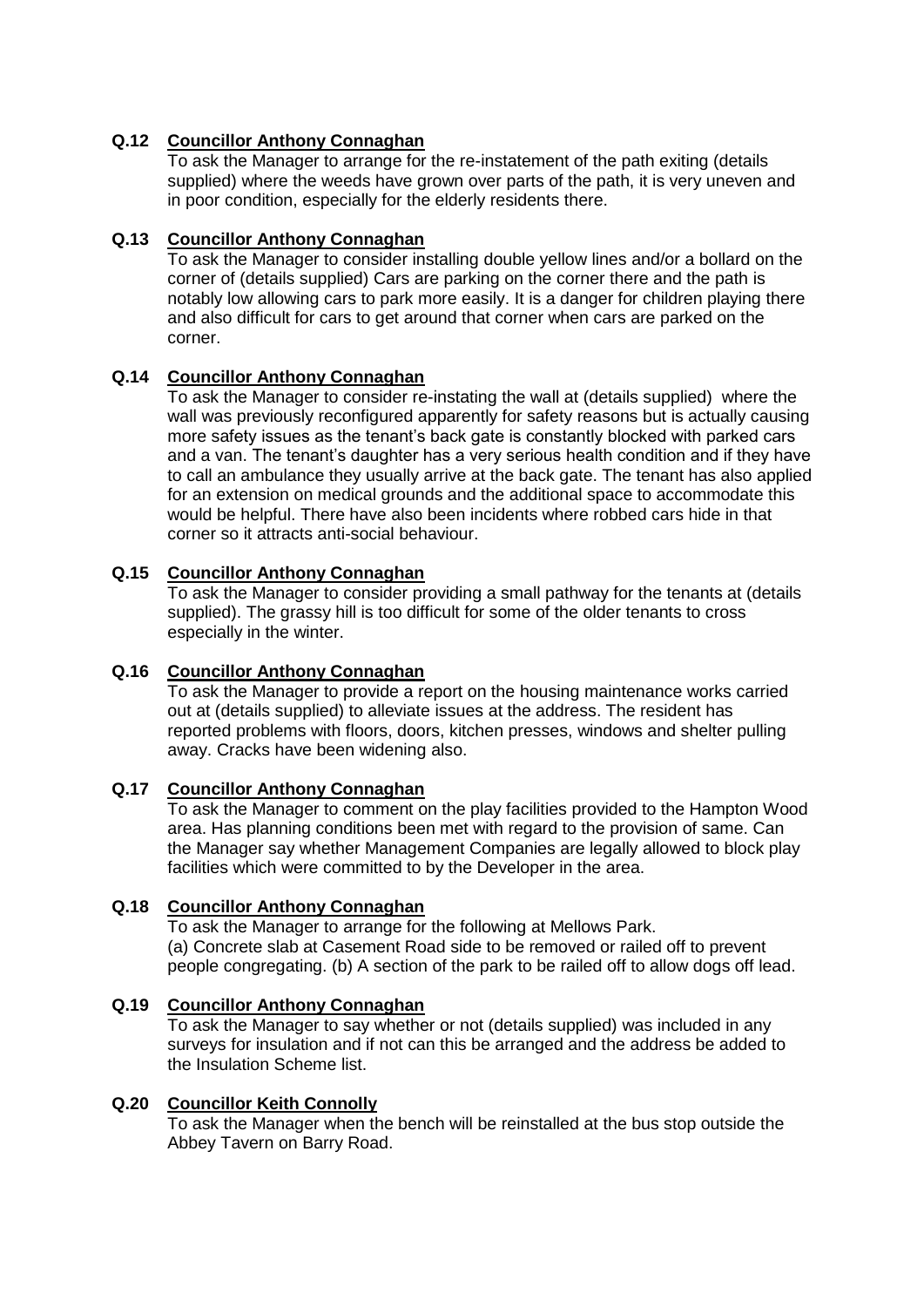## **Q.21 Councillor Keith Connolly**

To ask the Manager who is responsible for the upkeep of the area between (details supplied). This area is badly littered which includes a burned motorbike there since last year, the grass in this area has not been cut since 2020.

## **Q.22 Councillor Keith Connolly**

To ask the Manager to arrange for a repair of the tarmac in the cul de sac at (details supplied)

#### **Q.23 Councillor Keith Connolly** To ask the Manager to arrange for the repair of the badly damaged carriageway at (details supplied).

## **Q.24 Councillor Keith Connolly**

To ask the Manager to arrange for the repair of the pathway outside (details supplied).

#### **Q.25 Councillor Keith Connolly** To ask the Manager to provide an update on the proposed wall at Gortbeg, Lakeglen.

## **Q.26 Councillor Keith Connolly**

To ask the Manager to provide an update on the replacement tree for (details supplied).

## **Q.27 Councillor Keith Connolly**

To ask the Manager to provide an update on the cast iron sign for (details supplied). An onsite meeting was held in 2021 where a commitment was given that a clean-up would be arranged and a cast iron sign would be purchased.

## **Q.28 Councillor Keith Connolly**

To ask the Manager to arrange for the repair of the pathway outside (details supplied).

## **Q.29 Councillor Keith Connolly**

To ask the Manager to provide an update on the 5 arm junction changes in Finglas Village.

#### **Q.30 Councillor Keith Connolly**

To ask the Manager to arrange for the cutting of the shrubbery at (details supplied).

## **Q.31 Councillor Briege MacOscar**

To ask the Manager to provide an update on the repair of the gates at (details supplied) as it is being used as a rat run. Has permanent closure of the gates at one end of the road been considered if operation via the fob is no longer a possibility.

## **Q.32 Councillor Briege MacOscar**

To ask the Manager to remove the road sign on the right hand side of (details supplied) as you enter the cul de sac as this was previously agreed with the Public Domain Officer.

#### **Q.33 Councillor Briege MacOscar**

To ask the Manager to conduct a speed survey on (details supplied), as residents are not satisfied that there is adequate traffic calming, particularly during the rush hour and school runs.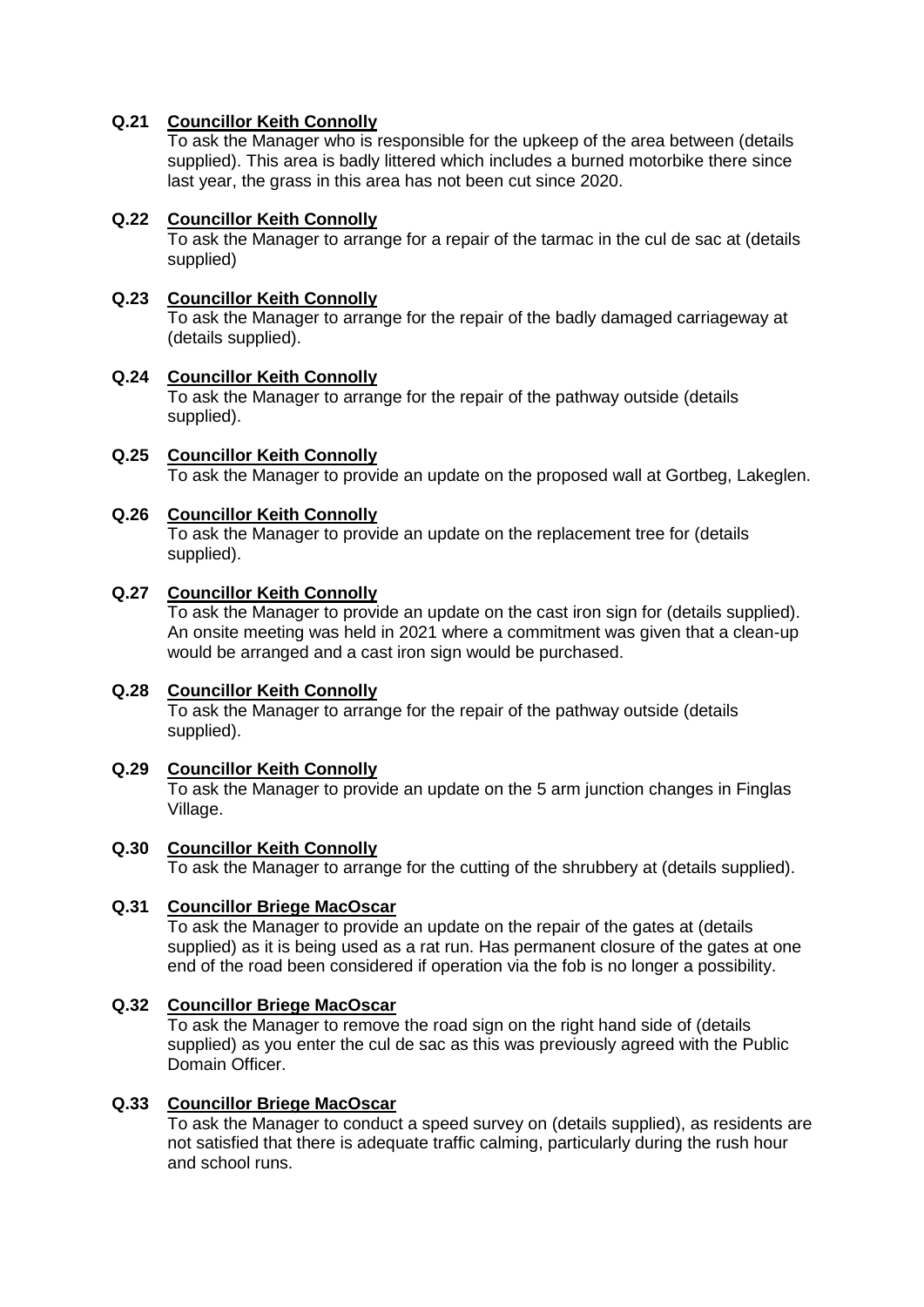## **Q.34 Councillor Briege MacOscar**

To ask the Manager to repair the road surface on Beneavin Park at the green/junction with Beneavin Road as it is very badly cracked and dangerous.

## **Q.35 Councillor Briege MacOscar**

To ask the Manager to advise if the laneways at (details supplied) which were closed off a couple of years ago are listed for cleaning again this year.

## **Q.36 Councillor Briege MacOscar**

To ask the Manager to provide an update on the outstanding maintenance issues at (details supplied), in particular the rendering around the front door as the plaster is coming away from the wall.

## **Q.37 Councillor Briege MacOscar**

To ask the Manager to advise if DCC remove pre-paid gas and electricity meters when a house is refurbished for letting to a new DCC tenant and if this cost is covered by DCC.

## **Q.38 Councillor Briege MacOscar**

To ask the Manager to provide an update on the Finglas Roundabout Scheme and the indicative timeline for upgrade of the two roundabouts at Jamestown and St Margaret's Road.

## **Q.39 Councillor Briege MacOscar**

To ask the Manager to provide an update on (details supplied) and the revised timeline for construction.

## **Q.40 Councillor Briege MacOscar**

To ask the Manager if there is an update available on the delivery of an all-weather pitch in (details supplied).

## **Q.41 Councillor Briege MacOscar**

To ask the Manager to provide the results of the recent speed survey in (details supplied)

## **Q.42 Councillor Caroline Conroy**

To ask the Manager can the appropriate solution be put in place to deal with rats on the open green space at (details supplied).

## **Q.43 Councillor Caroline Conroy**

To ask the Manager can Bleeper Bike Stands be installed near the Community Centre beside the Sacred Heart BNS, Ballygall.

## **Q.44 Councillor Caroline Conroy**

To ask the Manager can the hole in the laneway be urgently repaired (details supplied)

## **Q.45 Councillor Caroline Conroy**

To ask the Manager can the traffic issue which blocks buses in Finglas Village be urgently solved. The road near Iceland and the traffic island continuously has cars parked illegally on this road and results in buses being blocked.

## **Q.46 Councillor Caroline Conroy**

To ask the Manager can a large hole on a path be urgently dealt with. It is a dangerous trip hazard. (details supplied)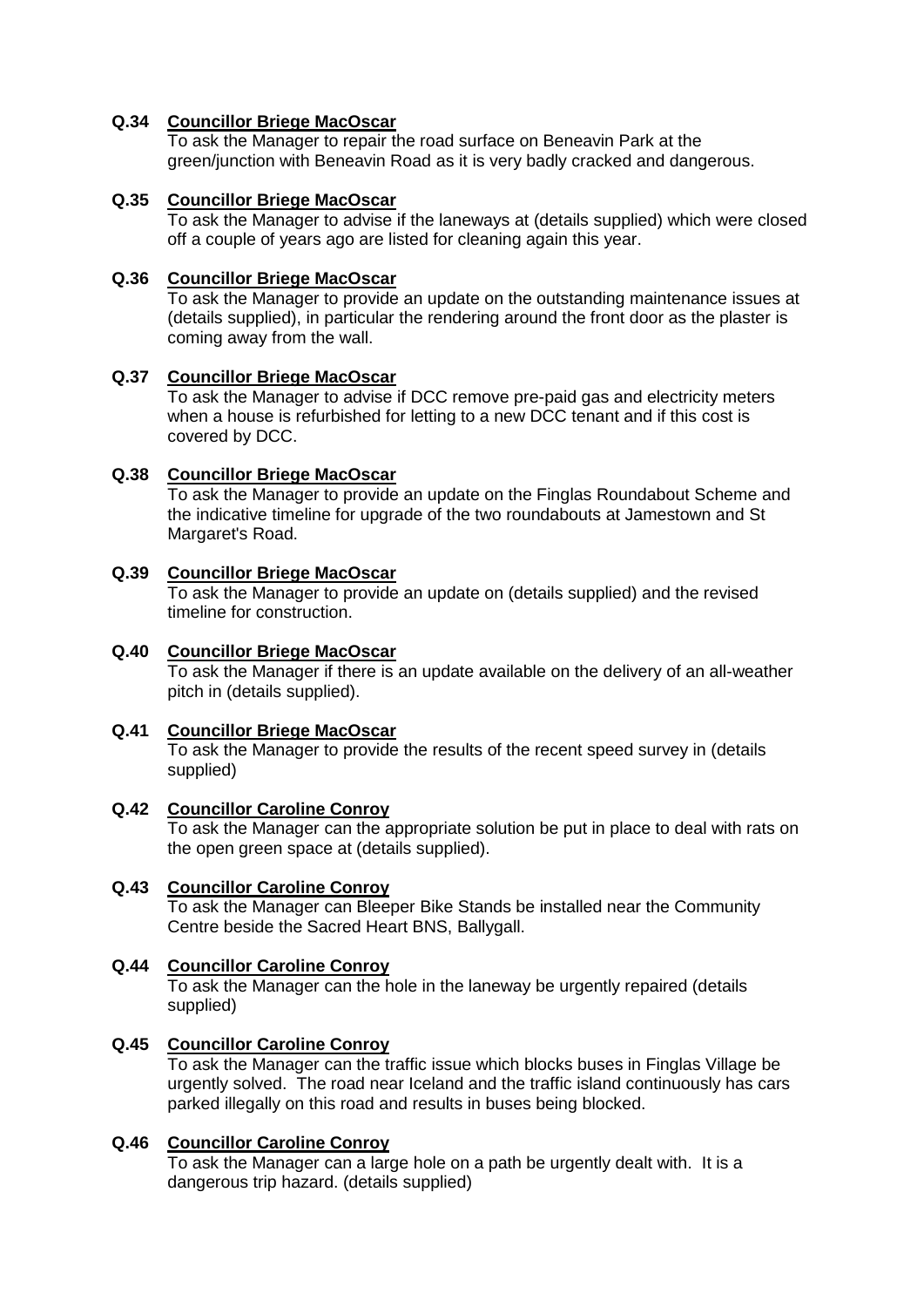## **Q.47 Councillor Caroline Conroy**

To ask the Manager was The Map to Care completed for the Ballymun Area and was there a follow up carried out.

## **Q.48 Councillor Caroline Conroy**

To ask the Manager can a campaign to "Keep Balcurris Park Litter free" be carried out. There are rare bees etc. in this Park and they are threatened by the illegal dumping taking place.

## **Q.49 Councillor Caroline Conroy**

To ask the Manager can a compost type toilet be put in place in all local Community Gardens in order that all residents have an opportunity to be an active member of these Gardens. Not having toilet facilities means some members of our community are excluded from this excellent social activity.

## **Q.50 Councillor Caroline Conroy**

To ask the Manager can a walking group be set up in Johnstown Park and Northway Estate Park. These groups are an excellent way to get fit and healthy both physically and mentally. There has been a lot of isolation due to Covid and this will be a positive way of getting out.

## **Q.51 Councillor Caroline Conroy**

To ask the Manager can the potholes on Shanliss Road please be repaired asap, they are very dangerous to buses, cars and especially cyclists on that road.

#### **Q.52 Councillor Mary Callaghan**

To ask the Manager to assign additional planters to [details supplied] as the residents have been waiting a long time to get planters and were disappointed when they only received one.

## **Q.53 Councillor Mary Callaghan**

To ask the Manager to give an update on the masterplan for Jamestown Road/McKee Avenue.

## **Q.54 Councillor Mary Callaghan**

To ask the Manager to replace a missing tree at [details supplied] where the old tree was blown down by the storm before Christmas.

## **Q.55 Councillor Mary Callaghan**

To ask the Manager to address parking issues at [details supplied] as cars are continuously parked illegally on cycle lanes, on the footpath, and too close to junctions and residents have reported the matter to no avail.

## **Q.56 Councillor Mary Callaghan**

To ask the Manager to work with the management company [details supplied] to address persistent, serious antisocial behaviour by a small number of residents.

#### **Q.57 Councillor Mary Callaghan**

To ask the Manager to fix a 30kph sign on McKee Road near the junction of Sycamore Road as the sign is currently facing in the wrong direction.

#### **Q.58 Councillor Mary Callaghan**

To ask the Manager to consider better signage including roundels on Clune Road to indicate that it is a 30kph zone as the currently signage is unclear (e.g. the 30kph